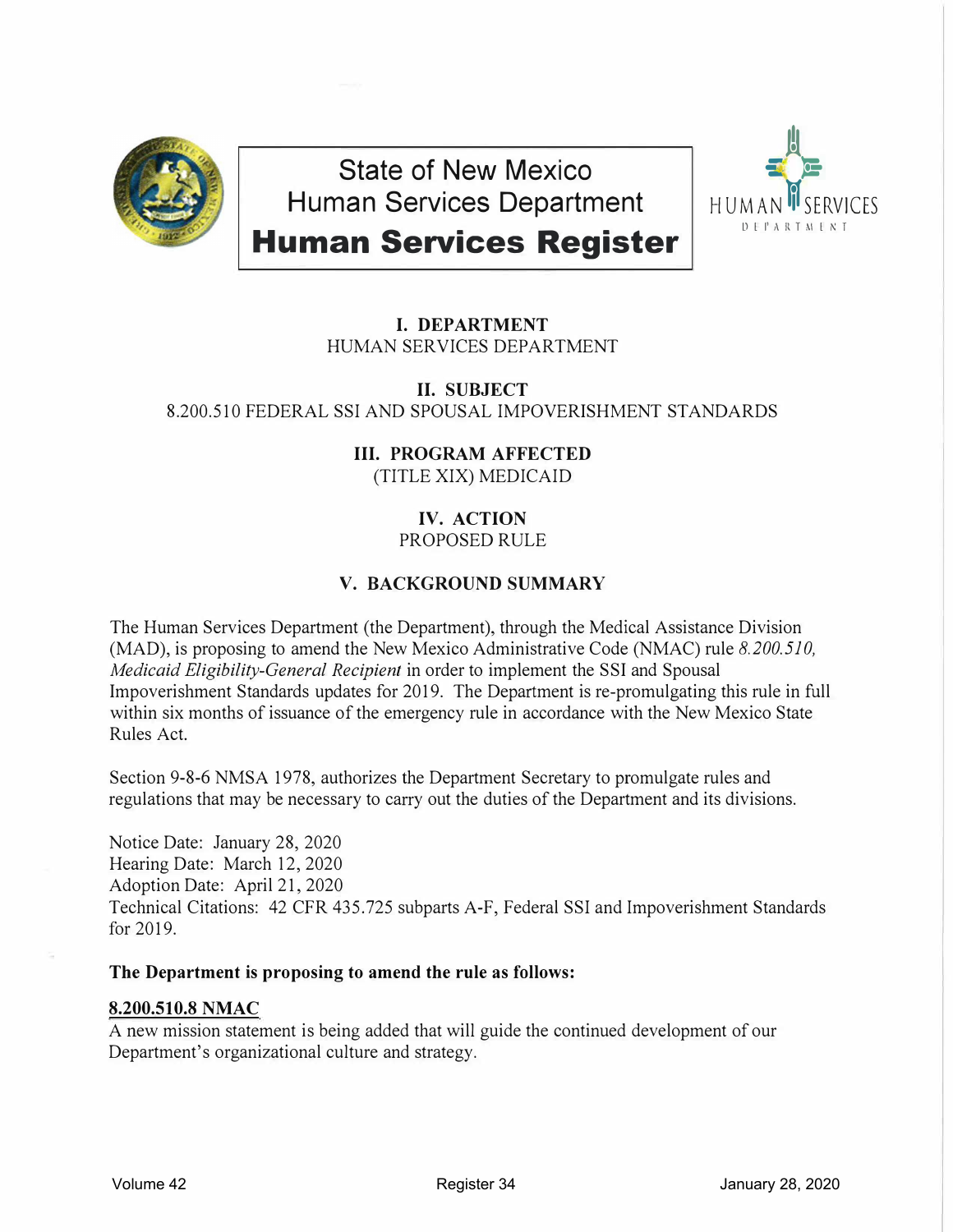#### **8.200.510.12 NMAC**

- Amended to reflect the increase in Personal Needs Allowance (PNA), for July 1, 2019.
- Amended to reflect the increase in the minimum monthly maintenance needs allowance (MMMNA) for July 1, 2019.
- Amended to reflect the increase in shelter expenses minimum of the community spouse for July 1,2019.
- Amended to reflect shelter expenses maximum of the community spouse for July 1, 2019.

#### **VI. RULE**

These proposed rule changes will be contained in 8.200.510 NMAC. This register and the proposed rule are available on the HSD website at: http://www.hsd. state.nm. us/LookingF orlnformation/registers.aspx and http://www.hsd.state.nm.us/2017-comment-period-open.aspx. If you do not have internet access, a copy of the proposed register and rule may be requested by contacting MAD at (505) 827- 1337.

#### **VII. EFFECTIVE DA TE**

The Department proposes to implement this rule effective April 21, 2020.

#### **VIII. PUBLIC HEARING**

A public hearing to receive testimony on this proposed rule will be held in the Seminar Room, Public Employees Retirement Association of New Mexico (PERA), 33 Plaza La Prensa, Santa Fe, NM 87507 at 9 a.m., Mountain Time (MT) on March 12, 2020.

If you are a person with a disability and you require this information in an alternative format or require a special accommodation to participate in the public hearing, please contact the MAD in Santa Fe at (505) 827-1337. The Department requests at least 10 working days advance notice to provide requested alternative formats and special accommodations.

Copies of all comments will be made available by MAD upon request by providing copies directly to a requestor or by making them available on the MAD website or at a location within the county of the requestor.

#### **IX. ADDRESS**

Interested persons may address written comments to:

Human Services Department Office of the Secretary ATTN: Medical Assistance Division Public Comments P.O. Box 2348 Santa Fe, New Mexico 87504-2348